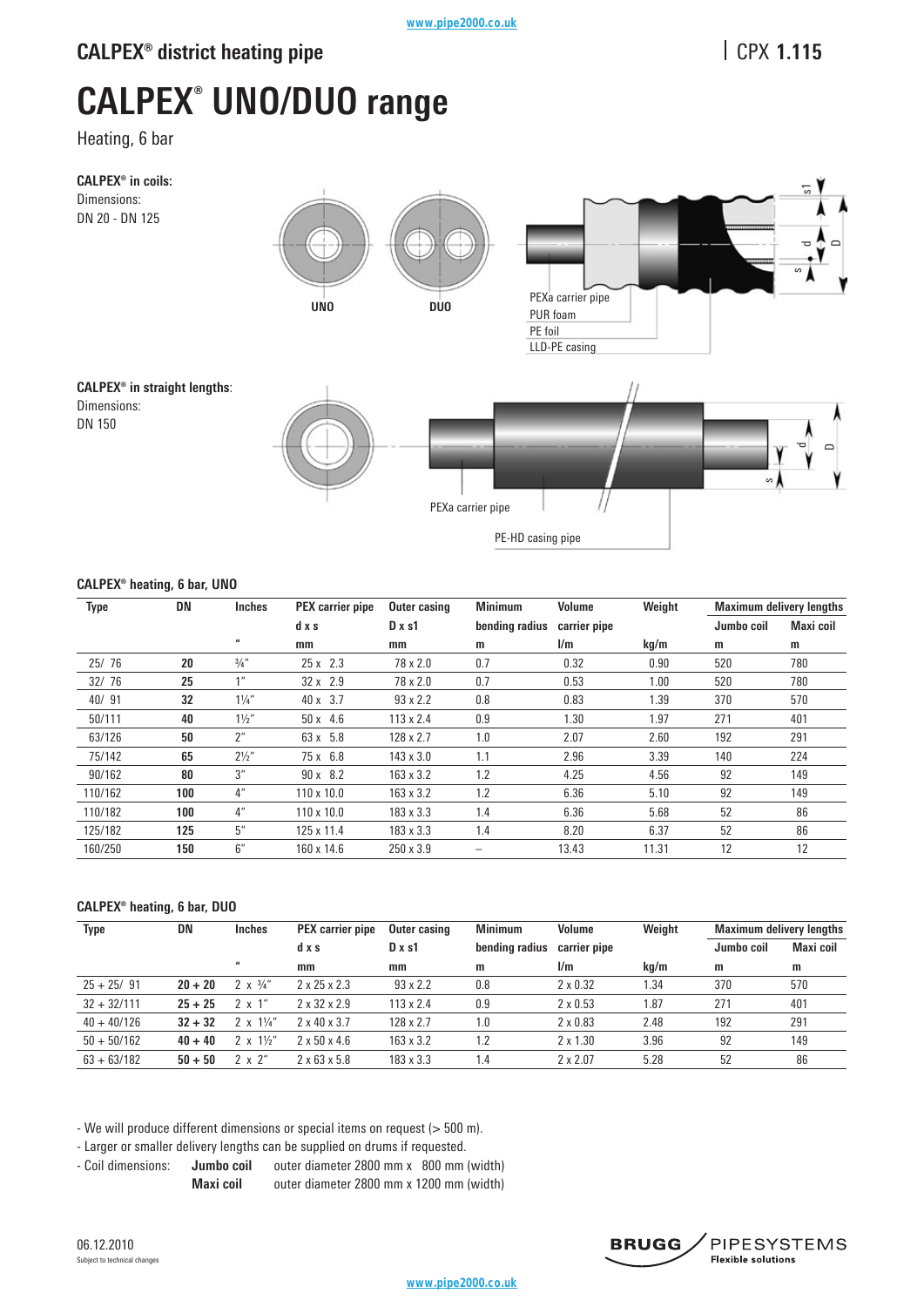# **CALPEX® UNO/DUO range**

Sanitary, 10 bar



#### **CALPEX® sanitary, 10 bar, UNO**

| <b>Type</b> | DN | <b>Inches</b>           | <b>PEX</b> carrier pipe | <b>Outer casing</b> | <b>Minimum</b> | <b>Volume</b> | Weight |            | <b>Maximum delivery lengths</b> |
|-------------|----|-------------------------|-------------------------|---------------------|----------------|---------------|--------|------------|---------------------------------|
|             |    |                         | dxs                     | $D \times s1$       | bending radius | carrier pipe  |        | Jumbo coil | Maxi coil                       |
|             |    | $\overline{\mathbf{u}}$ | mm                      | mm                  | m              | 1/m           | kg/m   | m          | m                               |
| 22/76       | 16 | $\frac{5}{8}$ "         | $22 \times 3.0$         | 78 x 2.0            | 0.7            | 0.201         | 0.96   | 520        | 780                             |
| 28/76       | 20 | 3/4''                   | $28 \times 4.0$         | $78 \times 2.0$     | 0.7            | 0.314         | 1.06   | 520        | 780                             |
| 32/76       | 25 | 1 <sup>II</sup>         | $32 \times 4.4$         | $78 \times 2.0$     | 0.7            | 0.423         | 1.12   | 520        | 780                             |
| 40/91       | 32 | $1\frac{1}{4}$          | $40 \times 5.5$         | $93 \times 2.2$     | 0.8            | 0.660         | 1.56   | 370        | 570                             |
| 50/111      | 40 | $1\frac{1}{2}$          | $50 \times 6.9$         | $113 \times 2.4$    | 0.9            | 1.029         | 2.25   | 271        | 401                             |
| 63/126      | 50 | $2^{\prime\prime}$      | 63 x 8.7                | 128 x 2.7           | 1.0            | 1.633         | 3.06   | 192        | 291                             |
| 32/111 HBK  | 25 | 1 <sup>''</sup>         | $32 \times 4.4$         | $113 \times 2.4$    | 0.9            | 0.423         | 1.83   | 271        | 401                             |
| 40/126 HBK  | 32 | $1\frac{1}{4}$          | $40 \times 5.5$         | 128 x 2.7           | 1.0            | 0.660         | 2.49   | 192        | 291                             |
| 50/126 HBK  | 40 | $1\frac{1}{2}$          | $50 \times 6.9$         | 128 x 2.7           | 1.0            | 1.029         | 2.76   | 192        | 291                             |

#### **CALPEX® sanitary, 10 bar, DUO**

| Type          | DN        | Inches                            | PEX carrier pipe                | <b>Outer casing</b> | <b>Minimum</b> | <b>Volume</b>   | Weight | <b>Maximum delivery lengths</b> |           |
|---------------|-----------|-----------------------------------|---------------------------------|---------------------|----------------|-----------------|--------|---------------------------------|-----------|
|               |           |                                   | dxs                             | $D \times s1$       | bending radius | carrier pipe    |        | Jumbo coil                      | Maxi coil |
|               |           | $\boldsymbol{\mu}$                | mm                              | mm                  | m              | 1/m             | kg/m   | m                               | m         |
| $28 + 22/91$  | $20 + 16$ | $\frac{3}{4}$ " + $\frac{5}{8}$ " | $28 \times 4.0 + 22 \times 3.0$ | $93 \times 2.2$     | 0.8            | $0.314 + 0.201$ | 1.47   | 370                             | 570       |
| $32 + 22/111$ | $25 + 16$ | $1'' + \frac{5}{8}''$             | $32 \times 4.4 + 22 \times 3.0$ | $113 \times 2.4$    | 0.9            | $0.423 + 0.201$ | 1.95   | 271                             | 401       |
| $40 + 28/126$ | $32 + 20$ | $1\frac{1}{4}$ + $\frac{3}{4}$ "  | $40 \times 5.5 + 28 \times 4.0$ | 128 x 2.7           | 1.0            | $0.660 + 0.314$ | 2.60   | 192                             | 291       |
| $50 + 32/126$ | $40 + 25$ | $1\frac{1}{2}$ + 1"               | $50 \times 6.9 + 32 \times 4.4$ | 128 x 2.7           | 1.0            | $1.029 + 0.423$ | 2.96   | 192                             | 291       |

- We will produce different dimensions or special items on request (> 500 m).

- Larger or smaller delivery lengths can be supplied on drums if requested.

- Coil dimensions: **Jumbo coil**  outer diameter 2800 mm x 800 mm (width) **Maxi coil** outer diameter 2800 mm x 1200 mm (width)

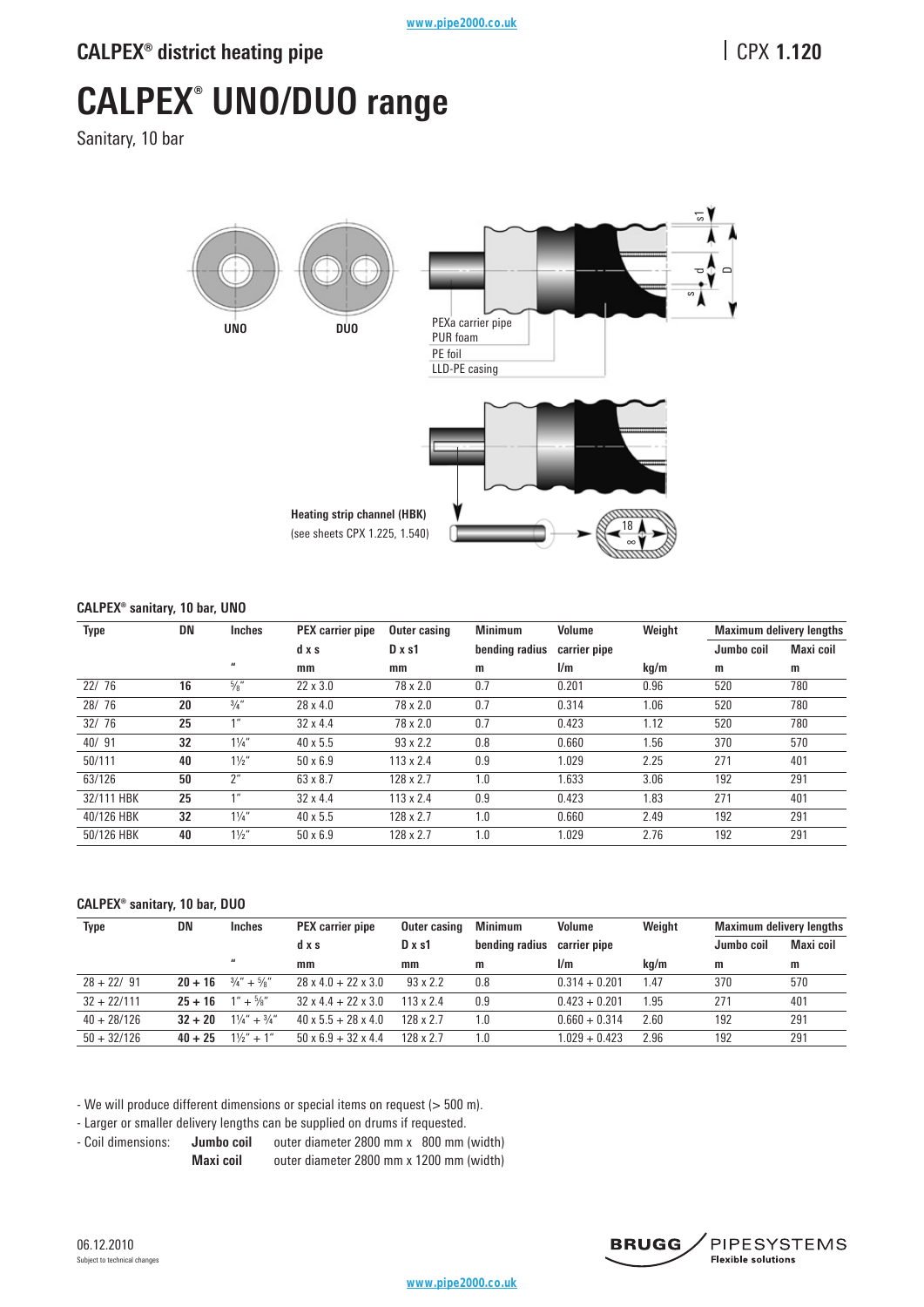## **CALPEX<sup>®</sup> district heating pipe**

# **1.125**

# **CALPEX® QUADRIGA range**

Heating 6 bar, sanitary 10 bar



### **CALPEX® , heating 6 bar, sanitary 10 bar, QUADRIGA**

| <b>Type</b>             | DN |                    | Inches Carrier pipe | Outer casing  | <b>Minimum</b> | Volume       | Weight | <b>Maximum delivery length</b> |                  |
|-------------------------|----|--------------------|---------------------|---------------|----------------|--------------|--------|--------------------------------|------------------|
|                         |    |                    | d x s               | $D \times s1$ | bending radius | carrier pipe |        | Jumbo coil                     | <b>Maxi coil</b> |
|                         |    | $\pmb{\mathit{u}}$ | mm                  | mm            | m              | l/m          | kg/m   | m                              | m                |
| $H25 + 25/S28 + 22/142$ | 20 | $\frac{3}{4}$ "    | 25 x 2.3            | 143 x 3.0     | 1.1            | 0.327        | 3.25   | 110                            | 180              |
|                         | 20 | $\frac{3}{4}$ "    | 25 x 2.3            |               |                | 0.327        |        |                                |                  |
|                         | 20 | $\frac{3}{4}$ "    | 28 x 4.0            |               |                | 0.314        |        |                                |                  |
|                         | 16 | $\frac{5}{8}$      | 22 x 3.0            |               |                | 0.201        |        |                                |                  |
| $H32 + 32/S28 + 22/142$ | 25 | 1 <sup>''</sup>    | 32 x 2.9            | 143 x 3.0     | 1.1            | 0.539        | 3.39   | 110                            | 180              |
|                         | 25 | $1^{\prime\prime}$ | 32 x 2.9            |               |                | 0.539        |        |                                |                  |
|                         | 20 | 3/4''              | 28 x 4.0            |               |                | 0.314        |        |                                |                  |
|                         | 16 | $\frac{5}{8}$ "    | 22 x 3.0            |               |                | 0.201        |        |                                |                  |
| $H32 + 32/S32 + 22/142$ | 25 | 1 <sup>''</sup>    | 32 x 2.9            | 143 x 3.0     | 1.1            | 0.539        | 3.41   | 110                            | 180              |
|                         | 25 | 1 <sup>''</sup>    | 32 x 2.9            |               |                | 0.539        |        |                                |                  |
|                         | 25 | 1 <sup>''</sup>    | 32 x 4.4            |               |                | 0.423        |        |                                |                  |
|                         | 16 | $\frac{5}{8}$ "    | 22 x 3.0            |               |                | 0.201        |        |                                |                  |
| $H40 + 40/S40 + 28/162$ | 32 | $1\frac{1}{4}$     | 40 x 3.7            | 163 x 3.2     | 1.2            | 0.835        | 4.15   | 65                             | 105              |
|                         | 32 | $1\frac{1}{4}$     | 40 x 3.7            |               |                | 0.835        |        |                                |                  |
|                         | 32 | $1\frac{1}{4}$     | 40 x 5.5            |               |                | 0.660        |        |                                |                  |
|                         | 20 | $\frac{3}{4}$ "    | 28 x 4.0            |               |                | 0.314        |        |                                |                  |

- We will produce different dimensions or special items on request (> 500 m).

- Larger or smaller delivery lengths can be supplied on drums if requested.

- Coil dimensions: **Jumbo coil**  outer diameter 2800 mm x 800 mm (width) **Maxi coil** outer diameter 2800 mm x 1200 mm (width)

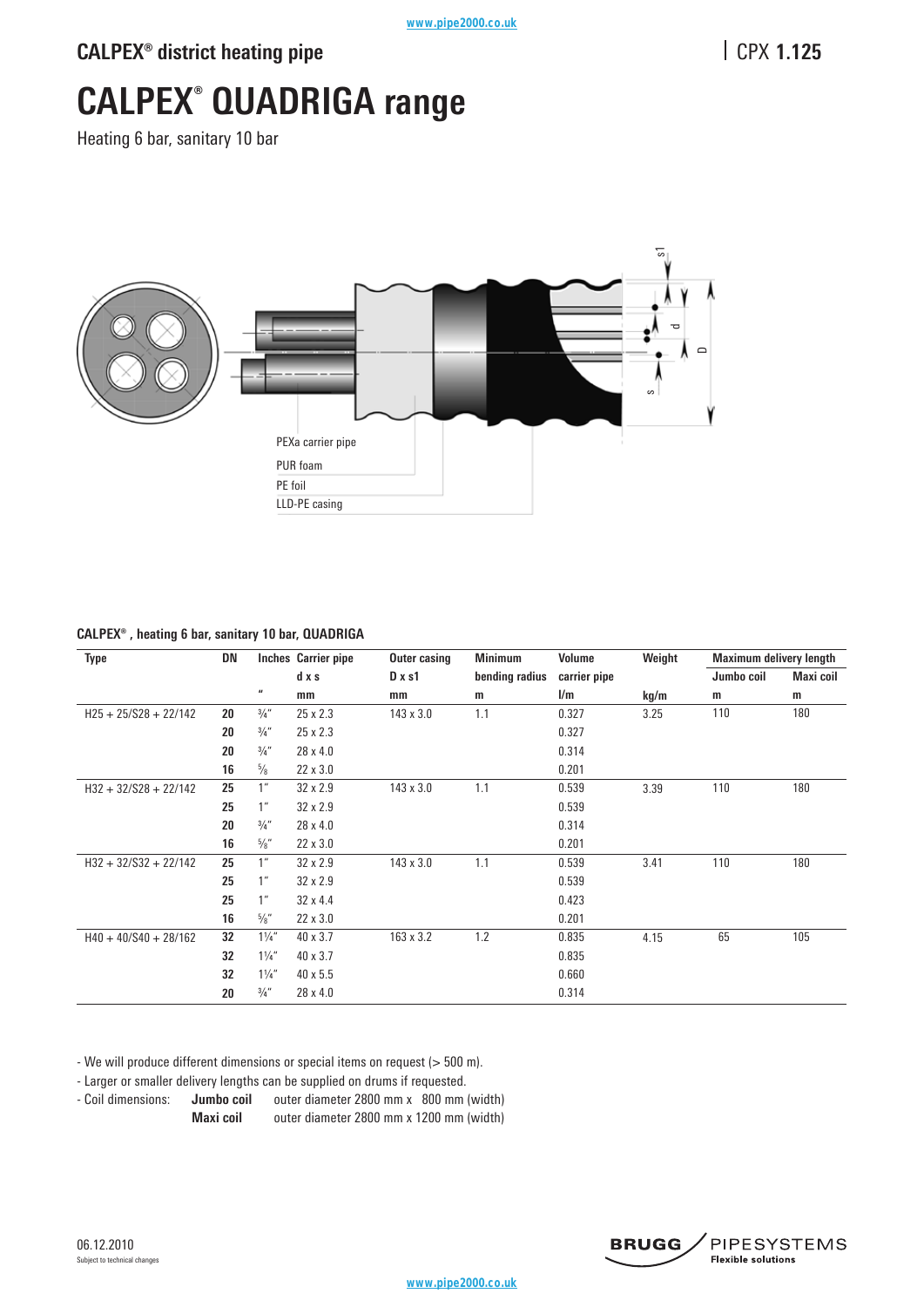# **Heat loss**

Heating, 6 bar

### **CALPEX® UNO**

| Heat losses q [W/m] for one UNO pipe |         |              |            |                                                     |              |              |            |
|--------------------------------------|---------|--------------|------------|-----------------------------------------------------|--------------|--------------|------------|
| <b>CALPEX<sup>®</sup> UNO</b>        | U-value |              |            | Average operating temperature $T_R$ [ $^{\circ}$ C] |              |              |            |
|                                      | [W/mK]  | $40^{\circ}$ | $50^\circ$ | $60^\circ$                                          | $70^{\circ}$ | $80^{\circ}$ | $90^\circ$ |
| 25/76                                | 0.1165  | 3.50         | 4.66       | 5.83                                                | 6.99         | 8.16         | 9.32       |
| 32/76                                | 0.1479  | 4.44         | 5.92       | 7.40                                                | 8.87         | 10.35        | 11.83      |
| 40/91                                | 0.1543  | 4.63         | 6.17       | 7.72                                                | 9.26         | 10.80        | 12.34      |
| 50/111                               | 0.1593  | 4.78         | 6.37       | 7.97                                                | 9.56         | 11.15        | 12.74      |
| 63/126                               | 0.1809  | 5.43         | 7.24       | 9.05                                                | 10.85        | 12.66        | 14.47      |
| 75/142                               | 0.1958  | 5.87         | 7.83       | 9.79                                                | 11.75        | 13.71        | 15.66      |
| 90/162                               | 0.2116  | 6.35         | 8.46       | 10.58                                               | 12.70        | 14.81        | 16.93      |
| 110/162                              | 0.3047  | 9.14         | 12.19      | 15.24                                               | 18.28        | 21.33        | 24.38      |
| 110/182 PLUS                         | 0.2419  | 7.26         | 9.68       | 12.10                                               | 14.51        | 16.93        | 19.35      |
| 125/182                              | 0.3132  | 9.40         | 12.53      | 15.66                                               | 18.79        | 21.92        | 25.06      |
| 160/250                              | 0.3180  | 9.60         | 12.80      | 15.90                                               | 19.10        | 22.30        | 25.50      |





### **CALPEX® DUO**

|  | (flow and return in one pipe) |  |  |
|--|-------------------------------|--|--|
|  |                               |  |  |

| Heat losses q [W/m] for one DUO pipe |         |              |                                          |              |              |              |              |
|--------------------------------------|---------|--------------|------------------------------------------|--------------|--------------|--------------|--------------|
| <b>CALPEX® DUO</b>                   | U-value |              | Average operating temperature $T_B$ [°C] |              |              |              |              |
|                                      | [W/mK]  | $40^{\circ}$ | $50^{\circ}$                             | $60^{\circ}$ | $70^{\circ}$ | $80^{\circ}$ | $90^{\circ}$ |
| $25 + 25/91$                         | 0.179   | 5.37         | 7.16                                     | 8.95         | 10.74        | 12.53        | 14.32        |
| $32 + 32/111$                        | 0.185   | 5.55         | 7.40                                     | 9.25         | 11.10        | 12.95        | 14.80        |
| $40 + 40/126$                        | 0.210   | 6.30         | 8.40                                     | 10.50        | 12.60        | 14.70        | 16.80        |
| $50 + 50/162$                        | 0.196   | 5.88         | 7.84                                     | 9.80         | 11.76        | 13.72        | 15.68        |
| $63 + 63/182$                        | 0.269   | 8.10         | 10.80                                    | 13.50        | 16.10        | 18.80        | 21.50        |



| Type of installation, CPX UNO: |
|--------------------------------|
| Type of installation, CPX DUO: |
| Pipe distance:                 |
| Cover above pipe:              |
| Ground temperature:            |
| Soil conductivity:             |
| Conductivity of PUR foam:      |
| Conductivity of PEX pipe:      |
| Conductivity of PE pipe:       |

2-pipe, laid in the ground 1-pipe, laid in the ground a  $= 0.10 \text{ m}$  $H = 0.60 \text{ m}$  $T_{\text{e}}$  = 10 °C  $λ<sub>E</sub>$  = 1.2 W/mK<br>  $λPU$  = 0.0216 W/  $= 0.0216$  W/mK  $\lambda$ PEXa = 0.38 W/mK  $\lambda$ PE = 0.33 W/mK

## **Heat loss during operation:**

- **q**  $= U (T_B T_E) [W/m]$
- $U =$  Heat transfer coefficient [W/mK]
- $T_B$  = Average operating temperature [°C]
- $T_F$  = Average ground temperature [°C]
- $VL = Flow$
- $RL = Return$

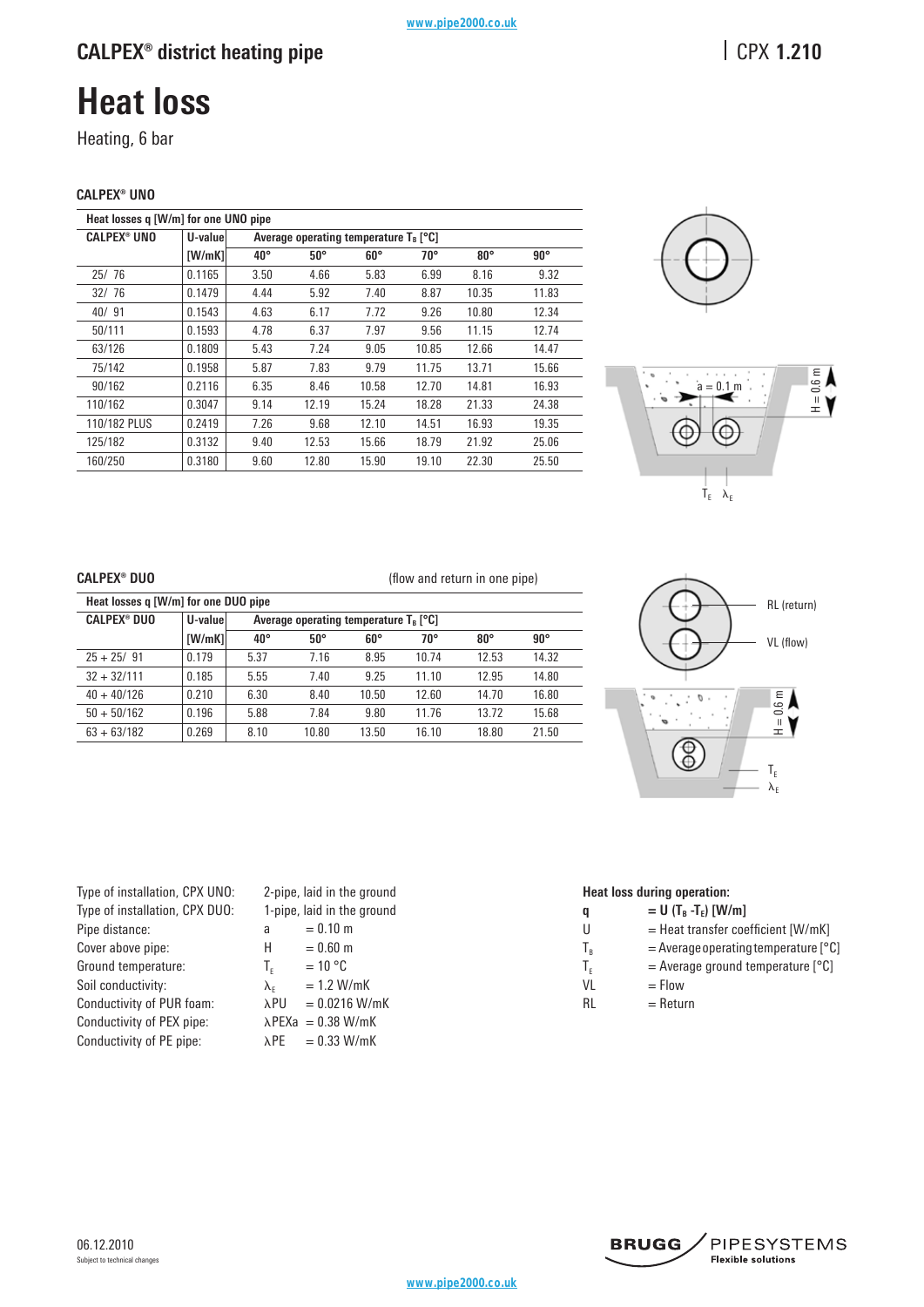# **Heat loss**

Sanitary, 10 bar

### **CALPEX® UNO**

| Heat losses q [W/m] for one UNO pipe |         |              |              |                                                     |       |
|--------------------------------------|---------|--------------|--------------|-----------------------------------------------------|-------|
| <b>CALPEX® UNO</b>                   | U-value |              |              | Average operating temperature $T_R$ [ $^{\circ}$ C] |       |
|                                      | [W/mK]  | $40^{\circ}$ | $50^{\circ}$ | $60^{\circ}$                                        | 70°   |
| 22/76                                | 0.1151  | 3.45         | 4.60         | 5.76                                                | 6.91  |
| 28/76                                | 0.1417  | 4.25         | 5.67         | 7.09                                                | 8.50  |
| 32/76                                | 0.1628  | 4.88         | 6.51         | 8.14                                                | 9.77  |
| 40/91                                | 0.1691  | 5.07         | 6.76         | 8.46                                                | 10.15 |
| 50/111                               | 0.1747  | 5.24         | 6.99         | 8.74                                                | 10.48 |
| 63/126                               | 0.1988  | 5.96         | 7.95         | 9.94                                                | 11.93 |
| 32/111 HBK                           | 0.1154  | 3.46         | 4.62         | 5.77                                                | 6.92  |
| 40/126 HBK                           | 0.1244  | 3.73         | 4.98         | 6.22                                                | 7.46  |
| 50/126 HBK                           | 0.1534  | 4.60         | 6.14         | 7.67                                                | 9.20  |





### **CALPEX® DUO**

| Heat losses q [W/m] for one DUO pipe |         |              |                                                     |              |       |  |  |
|--------------------------------------|---------|--------------|-----------------------------------------------------|--------------|-------|--|--|
| <b>CALPEX® DUO</b>                   | U-value |              | Average operating temperature $T_B$ [ $^{\circ}$ C] |              |       |  |  |
|                                      | [W/mK]  | $40^{\circ}$ | $50^{\circ}$                                        | $60^{\circ}$ | 70°   |  |  |
| $28 + 22/91$                         | 0.202   | 6.05         | 8.07                                                | 10.09        | 12.11 |  |  |
| $32 + 22/111$                        | 0.186   | 5.57         | 7.42                                                | 9 28         | 11.14 |  |  |
| $40 + 28/126$                        | 0.208   | 6.25         | 8.33                                                | 10.41        | 12.49 |  |  |
| $50 + 32/126$                        | 0.300   | 9.00         | 12.00                                               | 15.00        | 18.00 |  |  |



| Type of installation, CPX UNO: |
|--------------------------------|
| Type of installation, CPX DUO: |
| Cover above pipe:              |
| Ground temperature:            |
| Soil conductivity:             |
| Conductivity of PUR foam:      |
| Conductivity of PEX pipe:      |
| Conductivity of PE pipe:       |
|                                |

06.12.2010

Subject to technical changes

1-pipe, laid in the ground 1-pipe, laid in the ground  $H = 0.60$  m  $T_F$  = 10 °C  $\lambda_F$  = 1.2 W/mK  $\lambda$ PU = 0.0234 W/mK  $\lambda$ PEXa = 0.38 W/mK  $\lambda$ PE = 0.33 W/mK

## **Heat loss during operation:**

- $q = U (T_B T_E)$  [W/m]
- $U =$  Heat transfer coefficient [W/mK]
- $T_B$  = Average operating temperature [°C]
- $T_{E}$  = Average ground temperature [°C]



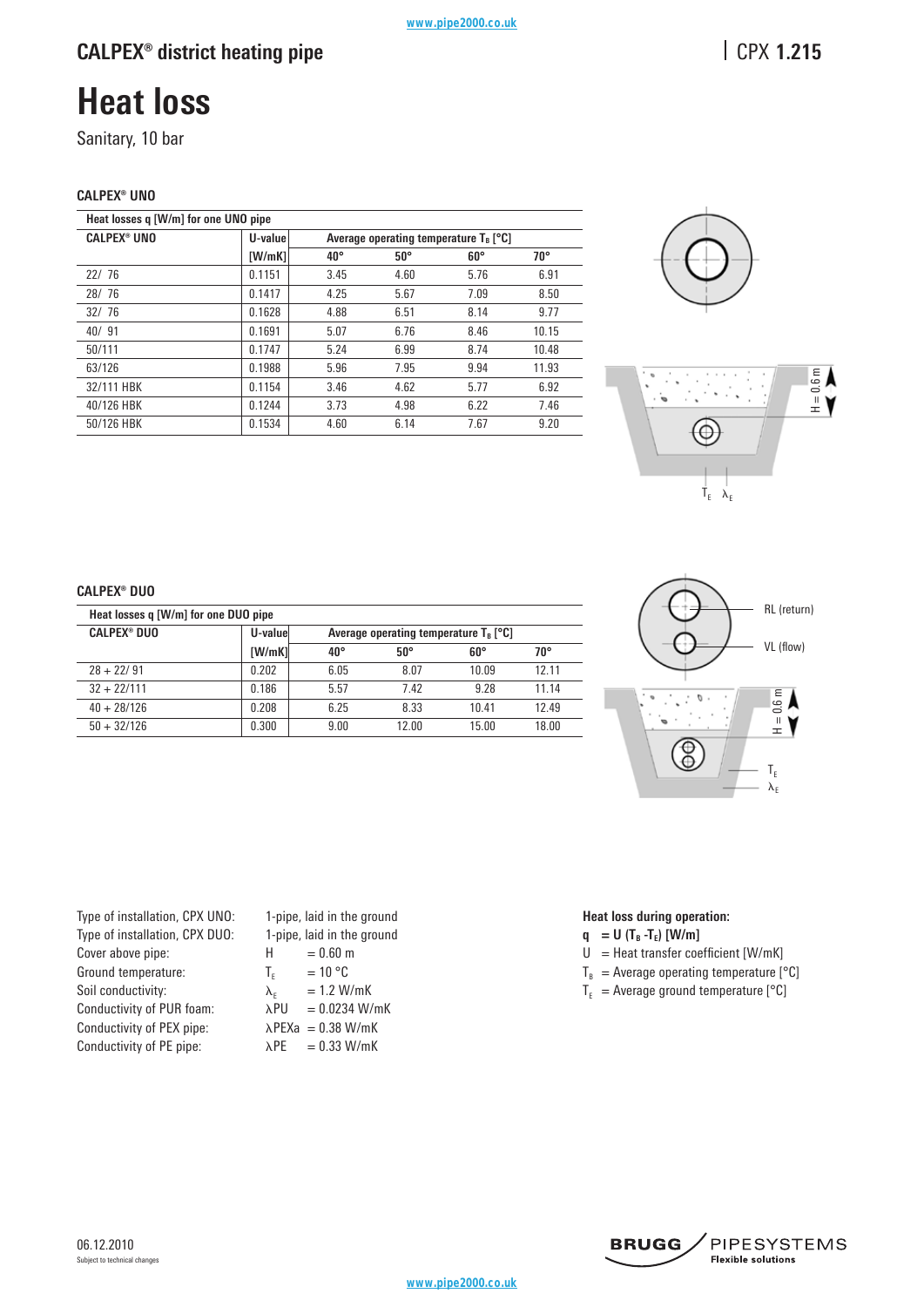# **Heat loss**

Heating 6 bar, sanitary 10 bar, QUADRIGA

## **CALPEX® QUADRIGA**

| Heat losses q [W/m] for one QUADRIGA pipe |         |                                                     |            |       |            |  |  |
|-------------------------------------------|---------|-----------------------------------------------------|------------|-------|------------|--|--|
| <b>CALPEX® QUADRIGA</b>                   | U-value | Average operating temperature $T_B$ [ $^{\circ}$ C] |            |       |            |  |  |
|                                           | [W/mK]  | $50^{\circ}$                                        | $55^\circ$ | 60°   | $65^\circ$ |  |  |
| $H$ 25 + 25/S 28 + 22/142                 | 0.159   | 7.93                                                | 8.72       | 951   | 10.30      |  |  |
| $H$ 32 + 32/S 28 + 22/142                 | 0.184   | 9.18                                                | 10.10      | 11.02 | 11.93      |  |  |
| $H$ 32 + 32/S 32 + 22/142                 | 0.199   | 9.96                                                | 10.96      | 11 95 | 12.95      |  |  |
| $H$ 40 + 40/S 40 + 28/162                 | 0.235   | 11 75                                               | 12 93      | 14.10 | 15 28      |  |  |



| Type of installation for QUADRIGA: 1-pipe, laid in the ground |                              |  |
|---------------------------------------------------------------|------------------------------|--|
| Cover above pipe:                                             | $= 0.60$ m<br>н              |  |
| Ground temperature:                                           | $=10 °C$<br>$T_{\rm c}$      |  |
| Soil conductivity:                                            | $\lambda_{\rm r}$ = 1.2 W/mK |  |
| Conductivity of PUR foam:                                     | $\lambda$ PU = 0.0234 W/mK   |  |
| Conductivity of PEXa pipe:                                    | $\lambda$ PEX = 0.38 W/mK    |  |
| Conductivity of PE pipe:                                      | $\lambda$ PE = 0.33 W/mK     |  |

### **Heat loss during operation:**

- $q = U (T_B T_E)$  [W/m]
- $U =$  Heat transfer coefficient [W/mK]
- $T_B$  = Average operating temperature [°C]
- $T_E$  = Average ground temperature [°C]

### **CALPEX® QUADRIGA - heat loss during operation**

**Example of calculation for average operating temperature**  $T_B$  **[** $°C$ **]** Flow - heating: 70 °C Return - heating: 40 °C Flow - sanitary: 60 °C Return - sanitary: 50 °C  $T_B = \frac{70^{\circ} + 40^{\circ} + 60^{\circ} + 50^{\circ}}{4} = 55 \text{ °C}$ 



 $\cdot$ <sub>6</sub> – 4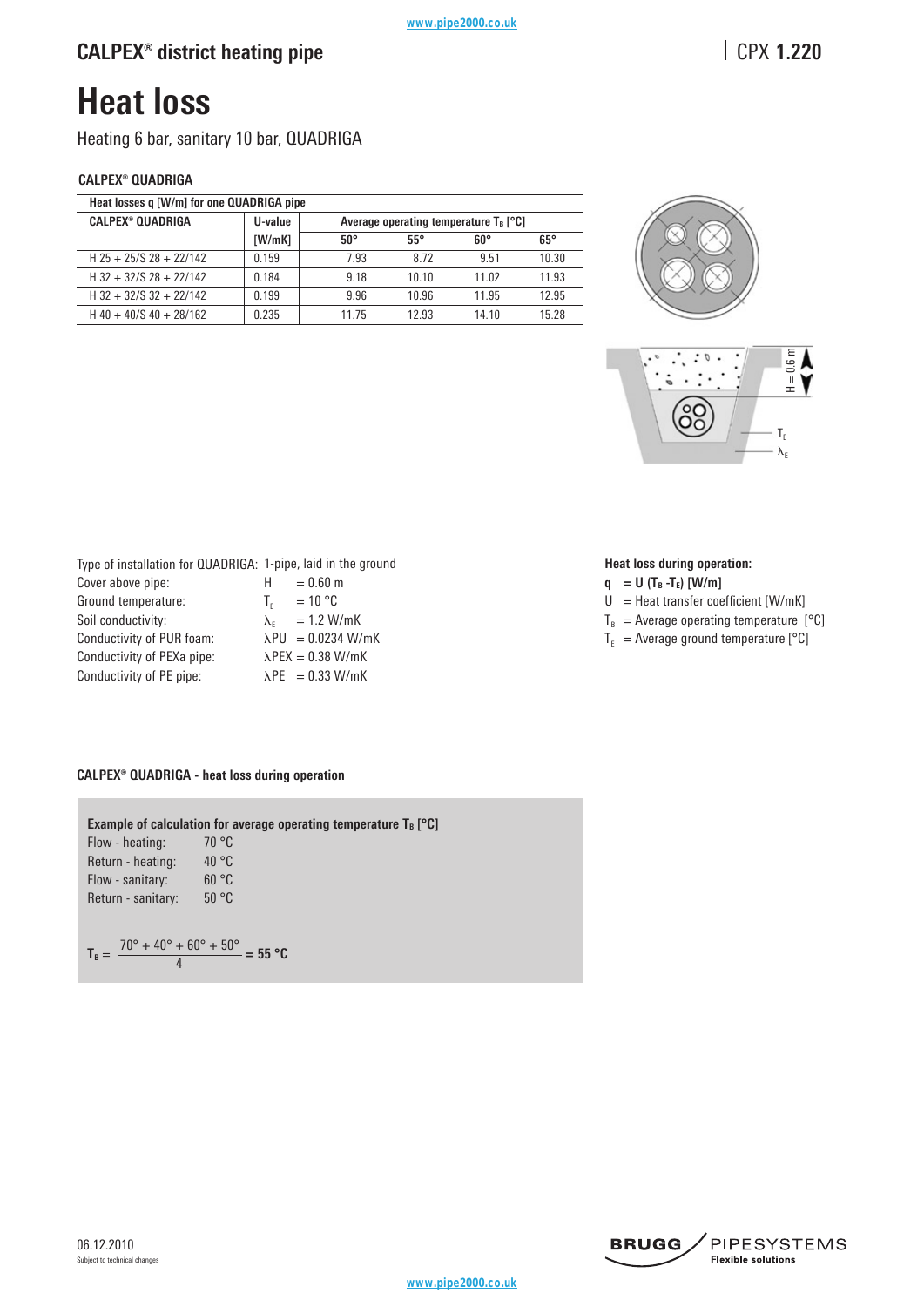# **Pressure loss chart**

Heating, 6 bar



**Mass flow rate m˙ [kg/h]**

www.pipe2000.co.uk